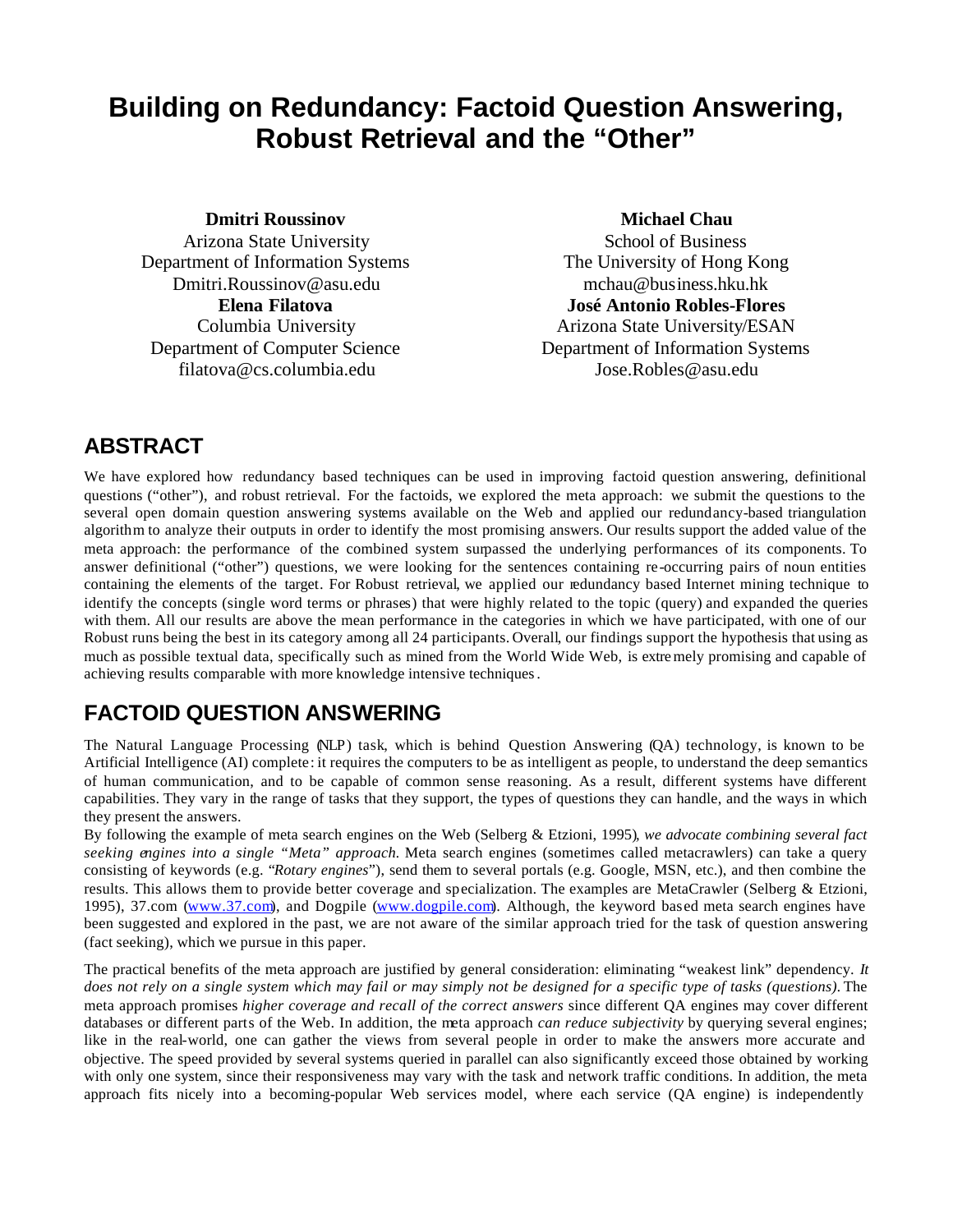developed and maintained and the meta engine integrates them together, while still being organizationally independent from them. Since each engine may be provided by a commercial company interested in increasing their advertising revenue or a research group showcasing their cutting edge technology, the *competition mechanism will also ensure quality and diversity* among the services. Finally, a meta engine can be *customized* for a particular portal such as those supporting business intelligence, education, serving visually impaired or mobile phone users.





#### **Meta Approach Defined**

We define *a fact seeking meta engine* as the system that can combine, analyze, and represent the answers that are obtained from several underlying systems (called *answer services* throughout our paper). At least some of these underlying services (systems) have to be capable of providing *candidate answers* to some types of questions asked in a natural language form, otherwise the overall architecture would not be any different from a single fact seeking engine which are typically based on a commercial keyword search engines, e.g. Google. The technology behind each of the answer services can be as complex as deep semantic NLP or as simple as shallow pattern matching.

| <b>Fact Seeking</b><br><b>Service</b> | Web address                | <b>Output Format</b>          | <b>Organization/System</b> | Performance in our<br>evaluation (MRR) |
|---------------------------------------|----------------------------|-------------------------------|----------------------------|----------------------------------------|
| <b>START</b>                          | start.csail.mit.edu        | Single answer<br>sentence     | <b>Research Prototype</b>  | $0.049**$                              |
| <b>AskJeeves</b>                      | www.ask.com                | Up to 200 ordered<br>snippets | Commercial                 | $0.397**$                              |
| <b>BrainBoost</b>                     | www.brainboost.com         | Up to 4 snippets              | Commercial                 | $0.409*$                               |
| ASU QA on the<br>Web                  | qa.wpcarey.asu.edu         | Up to 20 ordered<br>sentences | <b>Research Prototype</b>  | $0.337**$                              |
| Wikipedia                             | en.wikipedia.org           | Narrative                     | Non profit                 | $0.194**$                              |
| <b>ASU Meta QA</b>                    | http://qa.wpcarey.asu.edu/ | <b>Precise answer</b>         | <b>Research Prototype</b>  | 0.435                                  |

**Table 1. The fact seeking services involved, their characteristics and performances in the evaluation on the 2004 questions. \* and \*\* indicate 0.1 and .05 levels of statistical significance of the difference from the best accordingly.** 

#### **Challenges Faced and Addressed**

Combing multiple fact seeking engines also faces several challenges. First, *the output formats of them may differ*: some engines produce exact answer (e.g. START), some other present one sentence or an entire snippet (several sentences) similar to web search engines, as shown in Figures 1-4. Table 1 summarizes those differences and other capabilities for the popular fact seeking engines. Second, *the accuracy of responses may differ* overall and have even higher variability depending on a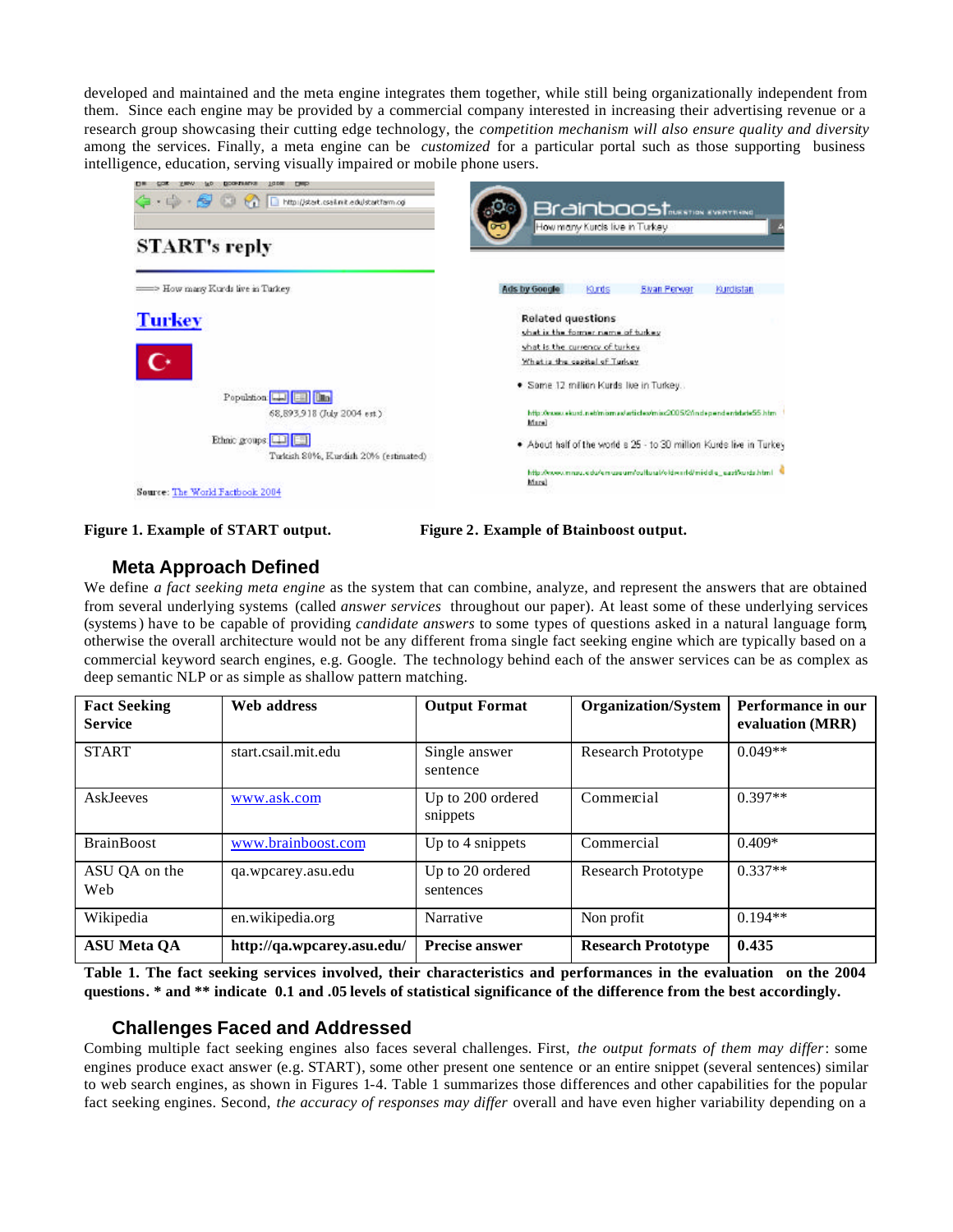specific type of a question. And finally, we have to *deal with multiple answers*, thus removing duplicates, and resolving answer variations is necessary. The issues with merging search results from multiple engines have been already explored by MetaCrawler (Selberg & Etzioni, 1995) and fusion studies in information retrieval (e.g. Vogt & Cottrell, 1999) but only in the context or merging lists of retrieved text documents. We argue that *the task of fusing multiple short answers, which may potentially conflict or confirm each other, is fundamentally different and poses a new challenge for the researchers*. For example, some answer services (components) may be very precise (e.g. START), but cover only a small proportion of questions. They need to be backed up by less precise services that have higher coverage (e.g. AskJeeves). However, backing up may easily result in diluting the answer set by spurious (wrong) answers. Thus, *there is a need for some kind of triangulation of the candidate answers provided by the different services or multiple candidate answers provided by the same service.*



**Figure 3. Example of Ask Jeeves output. Figure 4. Example of ASU QA output.**

Triangulation, a term which is widely used in intelligence and journalism, stands for confirming or disconfirming facts, by using multiple sources. Roussinov et al. (2004) went one step further than using the frequency counts explored earlier by Dumais et al. (2002) and groups involved in TREC competitions. They explored a more fine-grained triangulation process which we also used in our prototype. Their algorithm can be demonstrated by the following intuitive example. Imagine that we have two candidate answers for the question *"What was the purpose of the Manhattan Project?":* 1) *"To develop a nuclear bomb"* 2) *"To create an atomic weapon".* These two answers support (triangulate) each other since they are semantically similar. However, a straightforward frequency count approach would not pick this similarity. The advantage of triangulation over simple frequency counting is that it is more powerful for less "factual" questions, such as those that may allow variations in the correct answers.

In order to enjoy the full power of triangulation with factoid questions (e.g. *Who is the CEO of IBM*?), the candidate answers have to be extracted from their sentences (e.g. *Samuel Palmisano*), so they can be more accurately compared with the other candidate answers (e.g. *Sam Palmisano*). That is why *the meta engine needs to possess answer understanding capabilities as well, including such crucial capability as question interpretation and semantic verification of the candidate answers* to check that they belong to a desired category (*person* in the example above).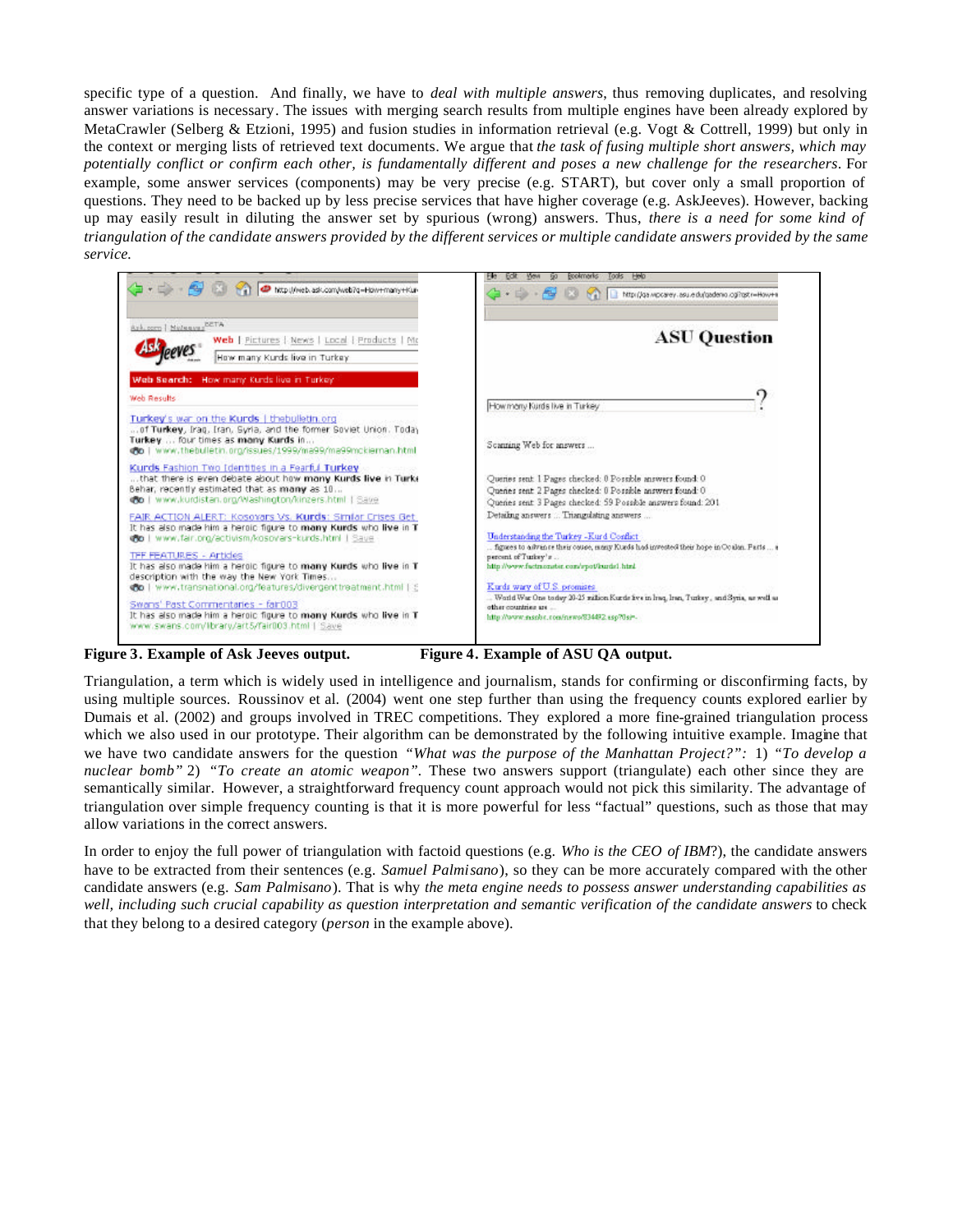

**Figure 5. The Meta approach to fact seeking.**

## **Fact Seeking Engine Meta Prototype: Underlying Technologies and Architecture**

In the first version of our prototype, we included several freely available demonstrational prototypes and popular commercial engines on the Web that have some QA (fact seeking) capabilities, specifically START, AskJeeves, BrainBoost and ASU QA (Table 1, Figures 1-4). We also added Wikipedia to the list. Although it does not have QA capabilities, it provides good quality factual information on a variety of topics, which adds power to our triangulation mechanism. Google was not used directly as a service but BrainBoost and ASU QA are already using it among the other major keyword search engines. The meta-search part of our system was based on the MetaSpider architecture (Chau et al., 2001; Chen et al., 2001). Multithreads are launched to submit the query to fetch the candidate answers from each service. After these results are obtained, the system performs answer extraction, triangulation and semantic verification of the results, based on the algorithms from Roussinov et al. (2004). Figure 5 summarizes the overall process. For the TREC competition, we applied the answer projection algorithm, same as last year, that tried to find the best supporting document within the TREC collection (Aquaint) by matching the words from the question and the target.

We have been maintaining a working prototype on the web (http://qa.wpcarey.asu.edu/) since August 2004 and have already accumulated hundreds of questions that we can use to test our future research hypothesis and fine-tune our algorithms. The prototype has been featured in Information Week (Claburn, 2005) as one of the promising directions in the "Web Search of Tomorrow."

## **Testing on 2004 questions**

Before the answer submission deadline this year, we fine-tuned the weights given to the underlying answer services and evaluated our meta approach. We used the set of 200 test questions and regular expression answer keys from the Question-Answering Track of the TREC 2004 conference (Voorhees and Buckland, 2004). Although various metrics have been explored in the past, we used mean reciprocal rank (MRR) of the first correct answer as in the TREC-s 2001, 2002 and in Dumais et al. (2002). This metric assigns a score of 1 to the question if the first answer is correct. If only the second answer is correct, the score is  $\frac{1}{2}$ , the third correct results in  $1/3$ , etc. The drawback of this metric is that it is not the most sensitive since it only considers the first correct answer, ignoring what follows. However, it is still more sensitive than the TREC 2004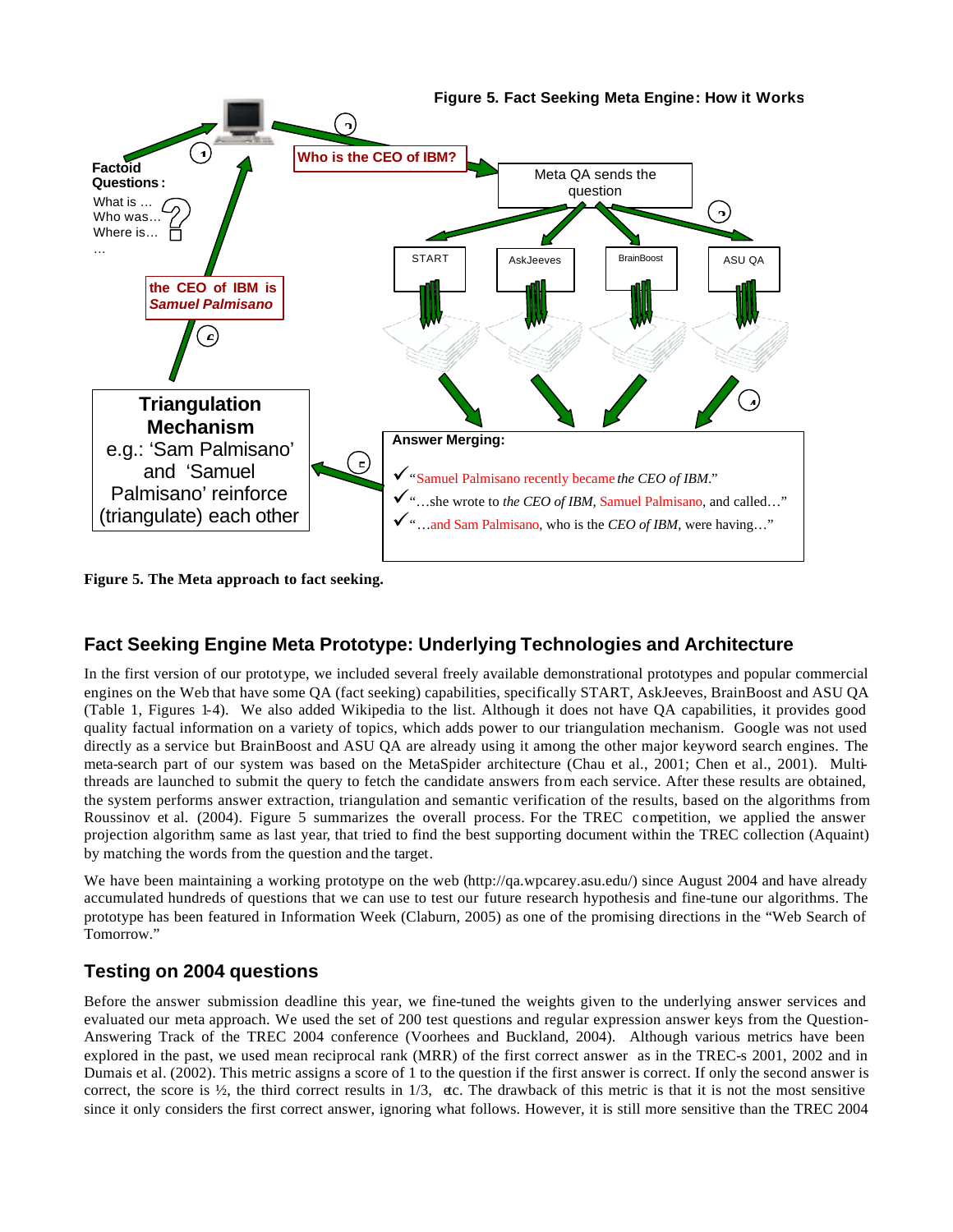and 2005 official metrics that only look at the first answer. We did not use the "degree of support" of the answer within the document as part of the metric due to its known difficulty (Lin, 2005), and thus only checked if the answer was correct, which is sometimes called "lenient" evaluation, to which the concerns of Lin et al. do not apply.

## **Co-reference resolution**

We used the same heuristic rules as last year (Roussinov et al., 2004) to resolve the necessary co-references, similarly to how it was done by most participants. Specifically, we replaced the pronouns with the targets. (E.g. converting "How fast can it fly?" into "How fast can F16 fly?"). The target was also appended at the end of the question if it was not already present in the question. The approach worked correctly in 75% of the cases. Most errors were caused by events (new this year). However, our approach happened to be resilient to those types of question interpretation errors since it was based on the redundancy rather than on the accurate interpretation. Consider the following example: Target = "Miss Universe 2000 crowned", Question = "What country did the winner represent?" The correct interpretation would be rather difficult at the current state of the art of AI since it would require knowing that "Miss Universe" event is supposed to have a winner, and finding the winner, then substituting her to the original question. For our redundancy based approach it was not important. The question that we sent to the answering services was "What country did the winner represent Miss Universe 2000 crowned?" Although the question sound awkward, the underlying services still returned plenty of snippets related to "Miss Universe 2000." Since the beginning of the question matched the pattern "What  $\forall$ T did  $\forall$ Q  $\forall$ " (where T = "country",  $\forall$ Q = "the winner" and \V = "represent") our semantic verification mechanism was deliberately looking for mentioning of countries, but not the other types such as people names, dates, etc. This often resulted in correct answers.

## **Official Runs Submitted**

We submitted two official runs: 1) **ASUQA01** that used only Google as underlying source of answers and was not essentially different from the system used last year, and 2) **ASUQA02** that used our meta engine, which was essentially equivalent to using our last year answer extraction and triangulation engine on the answers obtained from the underlying answer services listed in Table 1. As we expected, *ASUQA02 was significantly better than ASUQA01in the measured accuracy : 0.180 vs. 0.149 . It was also significantly above the median score across all participants (0.152).*

Our finding corroborates the findings in the more general domain of web searching, in which meta-approach results in better coverage than each individual search engine, thus extending the general observation of design science that the proper combination of the parts is better than each of the components. In the case of using QA technology, which is known to be very knowledge intensive and expensive to create, it is extremely challenging and also important for the meta engine to be at least as good as the best underlying component, otherwise the correct answer can be missed and diluted by erroneous ones. As our empirical finding illustrates, the triangulation algorithms that we have employed has successfully overcome that challenge. Since our triangulation was capitalizing on the inherent redundancy on the web or among the answers, this result also testifies to the power of redundancy based techniques.

## **DOCUMENT RANKING**

The task of "document ranking," defined for some factoid questions, was to order documents in the target collection so as to maximize the likelihood of having the answer in the top returned documents. Since we did not use the target collection to obtain the answer, but rather obtained the answer through triangulation of web answers, we only used document ranking to perform the answer projection at the end. For this, we used bm25 ranking function from Lemur 3.1 (Kraaij, 2005). The query consisted of the question, the target and the answer merged together. We submitted the obtained order as our official document ranking, same with both our runs. Our result (mean R-precision of 0.3032) was significantly above the mean across all participants (0.1666). We believe this was because we "looked ahead:" retrieved documents when already having a certain answer in mind rather than retrieving documents based only on the target and the question. This result also indicates the promise of the redundancy based approach to rank documents in order to respond to the factoid information request (question) when precise answer is not really required, which simulates many practical situations, e.g. searching the web.

## **ANSWERING "OTHER" QUESTIONS**

## **"Other" Questions in TREC 2005**

For the first time questions of the "other" type were studied within TREC 2004 QA evaluation. "Other" questions substituted definition questions studied within TREC 2003 (Voorhees, 2003) and "asked for additional information about the target that was not covered by previous [factoid and list questions] in the series" (Voorhees, 2004). "Other" question was asked about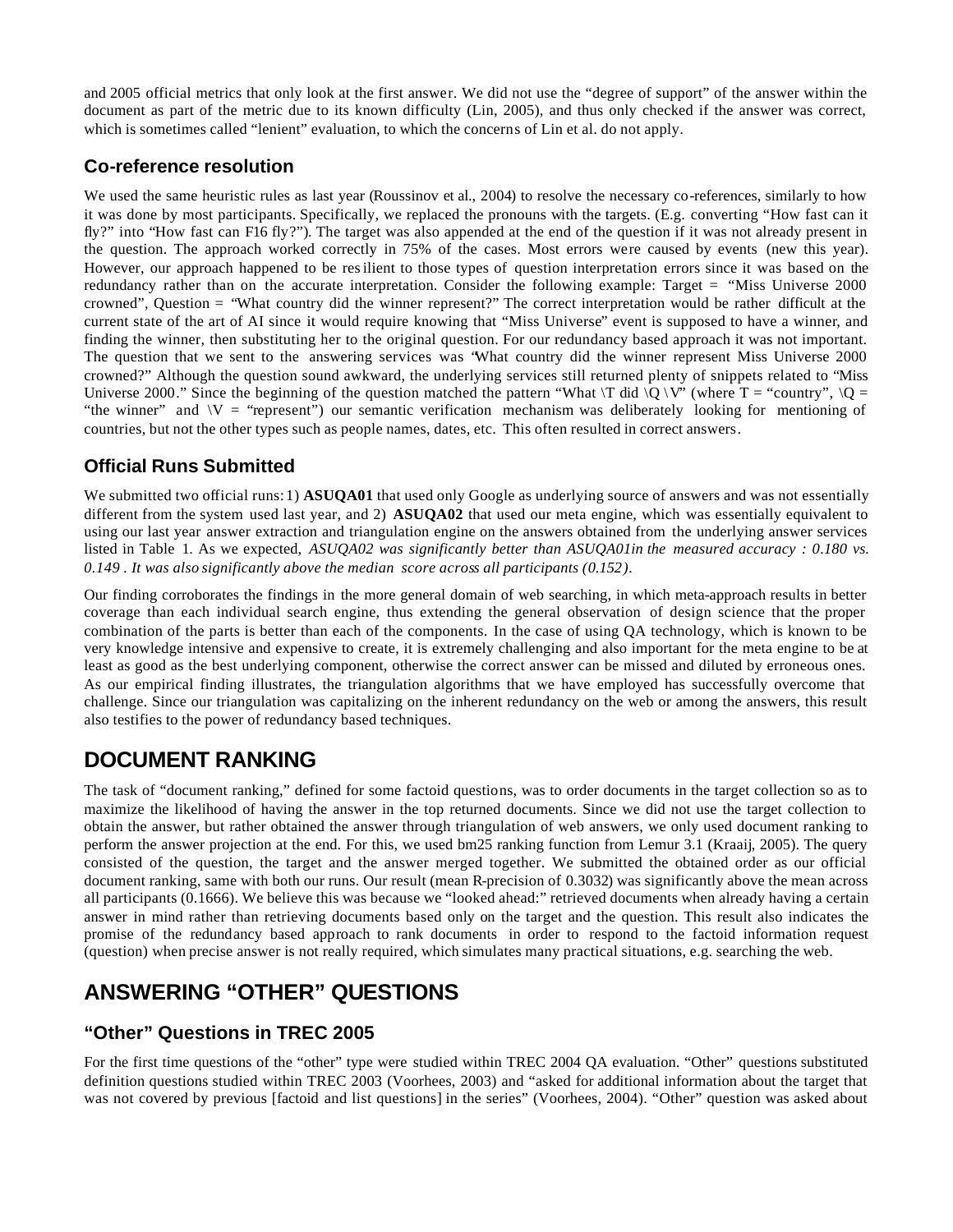every target. The text snippets submitted as potential answers to the "other" question were checked whether they contained "vital" or

"okay" nuggets about the target. The vital nuggets "must appear in a definition for that definition to be good." (Voorhees, 2003). "Non-vital nuggets act as don't care conditions in that the assessor believes the information in the nugget to be interesting enough that returning the information is acceptable in, but not necessary for, a good response" (Voorhees, 2004). The presence in the answer of the 'okay' nuggets did not increase the recall and did not decrease the precision.

Our approach was almost identical to the one described in (Filatova and Hatzivassiloglou, 2003) and relied on redundancy as well. It capitalized on the fact that multiple co-occurrences of the target with the named entities within one sentence could potentially capture the most interesting (vital or OK) properties of the target.

One of the crucial innovations of the TREC 2005 QA Track was that the targets, for which the questions were formulated, included not only things, organizations and people but also events. For example, some of the event targets used in TREC 2005 were : "Miss Universe 2000 crowned", "France wins World Cup in soccer", and "Crash of Egypt Air Flight 990". Clearly, answers to the "other" question for the event targets cannot rely on the patterns created to extract definition information.

In our system we did not make a distinction between event targets and targets requiring definition-related nuggets. We applied the same technique to extract potential answers to the "other" question for all the targets. Besides, we did not use any external corpora but extracted potential answers from the list of ranked documents provided by NIST. Our procedure of answer extraction had two stages: (i) gather statistics about word triplet co-occurrences from the documents provided for each target by NIST; (ii) extract text snippets corresponding to the most frequent word triplets.

**Word triplets.** We analyzed only those top 50 documents which were provided by NIST for each target. Using BBN IdentiFinder (Bikel et al., 1999) we identified the named entities present in those documents. We used the named entities of the following types: DATE, LOCATION, ORGANIZATION, PERSON, and TIME. We also identified all the nouns and verbs using part-of-speech tagger from Alembic Workbench (Day et al., 1997) and incorporated the ten most frequent nouns into the list of named entities (HFNN tag). From the target related documents we extracted all the pairs of named entities that appeared within one sentence. We preserved only those pairs of named entities, where at least one of the two elements was a substring of or equal to the entire target. E.g. for "1998 Nagano Olympic Games," it was enough to contain "Nagano Olympic Games." For each target we obtained a list of triplets consisting of two named entities (or frequent nouns) and a verb or a noun that appeared between those two. For each triplet in the list we obtained the number of its occurrences in the top 50 documents provided by NIST for the target. Table 2 presents two triplets extracted for the target "OPEC". Table 3 presents two triplets extracted for the target "1998 Nagano Olympic Games."

| Count | Triplet                                        |
|-------|------------------------------------------------|
| 21    | price/[HFNN] - barrel/NN - OPEC/[ORGANIZATION] |
|       | OPEC/[ORGANIZATION] - world/NN - oil/[HFNN]    |

**Table 2. A sample of word triplets for target 128 "OPEC".**

**Table 3. A sample of word triplets for target 96 "1998 Nagano Olympic Games".**

| Count | Triplet                                   |
|-------|-------------------------------------------|
| 7     | City/[HFNN] - host/VB - Games/[HFNN]      |
|       | Nagano/[LOCATION] - get/VB - games/[HFNN] |

**Sentence selection.** We preserved only the triplets that occurred more than once in the top 50 documents provided by NIST for the target. For each triplet, we chose the longest sentence containing this triplet. If the sentence was longer than 250 characters then we truncated it at the nearest punctuation mark or the beginning of the sentence to the left of the first elements of the triplet; and for the nearest punctuation mark or the end of the sentence to the right of the third elements of the triplet.

#### **2.3 Official Results and Discussion**

Though all the text snippets in our output were extracted according to different triplets, some of the text snippets contained similar (repeating) information. E.g. we output "Japan's most famous film director, Akira Kurosawa, died at his home Sunday at the age of 88, Kyodo news agency reported." and "Japan's internationally renowned film director Akira Kurosawa died Sunday at age 88." However, irrespectively of how many times a nugget judged "vital" or "OK" was repeated (e.g.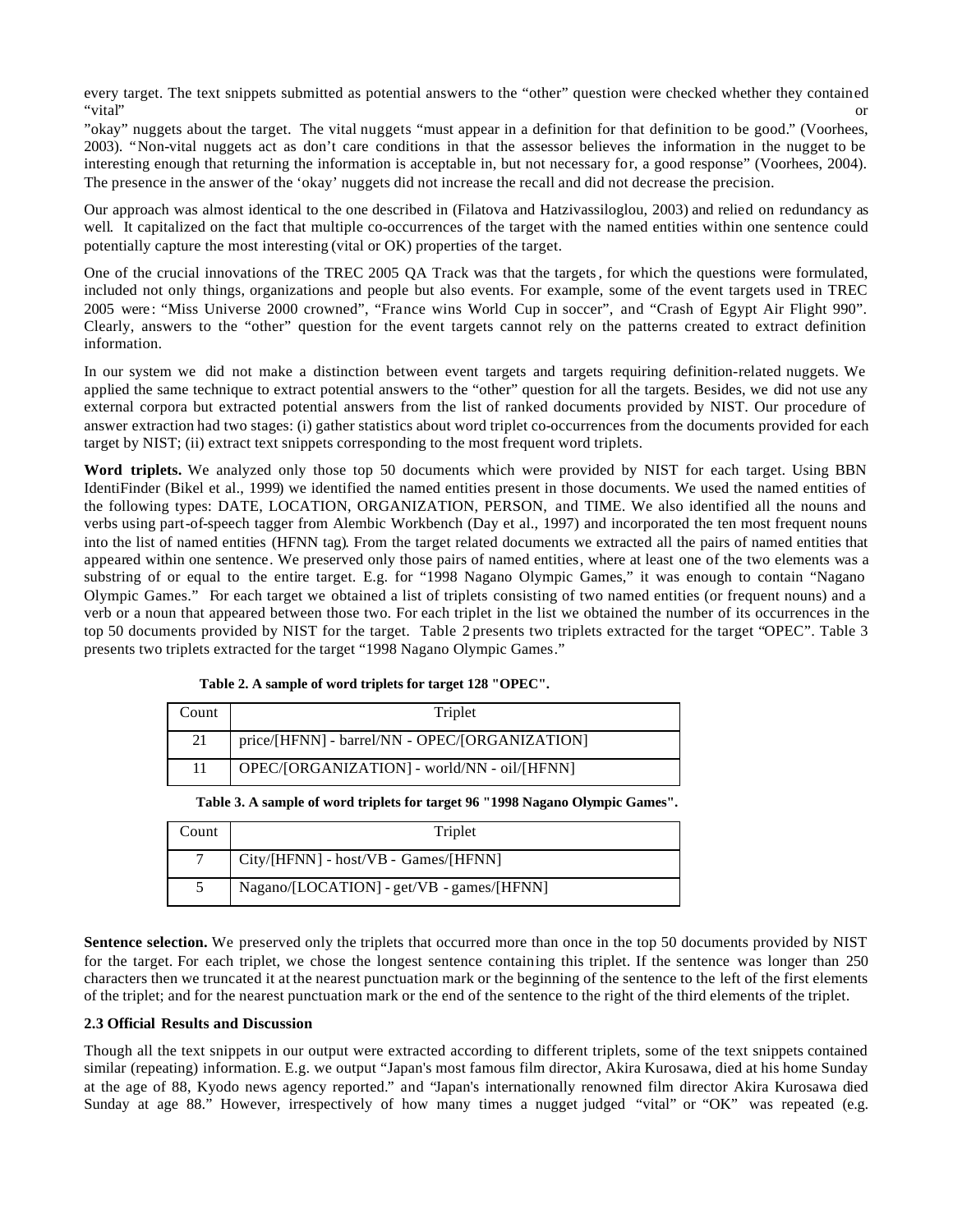"Kurosawa died at age 88"), it received credit only once, which resulted in low precision because the systems were penalized for the total length of all returned snippets. On the other side, the recall of our system was high. We believe this is because the important information was indeed typically repeated in the target collection. Overall, our technique worked well: the average F-measure for our system  $(0.171)$  was above the median average  $(0.156)$ . This shows the promise of a simple redundancy based approach to answering definitional ('other') TREC questions.

# **ROBUST RETRIEVAL**

Past experience with TREC topics indicates that while the query exp ansion based on blind feedback (adding the terms form the top returned documents to the query) is the most effective way of improving performance, it is not effective on the worst topics due to a phenomenon commonly known as "query drift:" when the top documents are irre levant, so are the added terms.

Since this year topics have been selected from the worst prior year topics, we were deliberately looking into different and hopefully safer expansion strategies. Inspired by the success of our (Roussinov & Zhao, 2003) and other researchers' (Kwok et al., 2004) work on Internet mining, we developed a method called Context Specific Similarity Discovery (CSSD), the details of which can be found in (Roussinov et al., 2005). The idea behind the method is to identify the concepts (single word terms or phrase) that are highly related to the topic (query). We believe using the Internet for this purpose provides much more data for statistical analysis compared to using only the target collection itself (e.g. Aquaint) when it is implemented using blind (pseudo) relevance feedback and its variants.

In this year TREC, we submitted our query to Google and built what we call *Internet language model* for it. We designed and trained a special formula for the probability of being related to the topic using logistic regression and proceeded through the following steps:

Step 1. The proper combination of the title and description was merged into a single query and sent to Google.

Step 2. The full text of the top 200 pages returned by Google was downloaded as the *mining corpus* (the "ore").

Step 3. Each term (a sequence of up to 3 consecutive words) in the mining corpus (ore), was assigned the probability of being "related to the topic" by approximating the logistic regression on the deviation from the randomness when the values of this probability was approaching 1, specifically as following:

 $Pr(t) = 1 - exp(-s - 1)/a$ , where

 $s =$  signal to noise ratio of the term, estimated as:

 $s = (df_m / N_m) / (df_w / W)$ , where

 $df<sub>m</sub>$  was the number of occurrences of the term in the mining corpus,

 $N<sub>m</sub>$  was the number of pages in the mining corpus,

 $df_w$  was the number pages on the Web in which the terms occurs, obtained by querying Google,

W was the total number of pages covered by Google, set to *3,000,000,000* at the time,

 $df_m / N_m$  represented "signal", while  $df_w / W$  represented the "noise." For the non related term, we would expect the proportion of the pages within the mining corpus that have this term to be the same as the proportion of the pages having this term on the entire Web. The ratio of those two proportions represented the deviation from randomness within the mining corpus.

The adjustment parameter *a* defined how "steep" the probability curve was relatively to the signal to noise ratio. We set *a* to .5 by visually inspecting the related concepts for the different topics from the preceding years. With this value, the signal to noise ratio of 1.5 would give the probability of  $1 - \exp(-1) = .63$ . The signal to noise ratio of 2.5 would result in p = .86, etc. In this application, the outcome was not sensitive to the value of parameter *a* since we only needed to select the top most deviated from the background terms and did not need the actual probability estimate.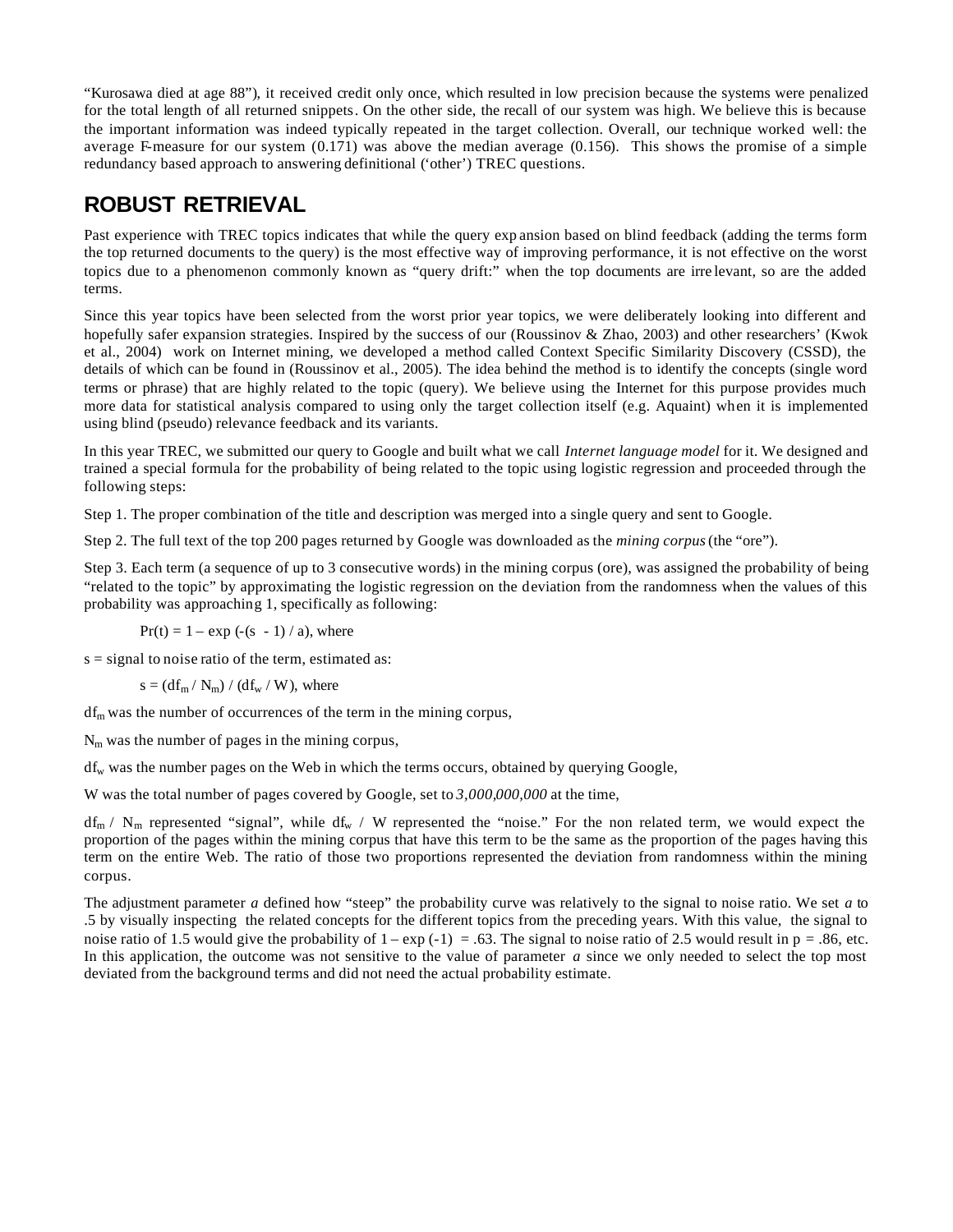| Tag            | Original Query | Expansion<br>Model  | Expansion<br>Coefficient | Geometric<br>MAP over<br>all topics | <b>Best</b><br>Geometric<br>MAP of all<br>participants | Median<br>Geometric MAP<br>of all participants |
|----------------|----------------|---------------------|--------------------------|-------------------------------------|--------------------------------------------------------|------------------------------------------------|
| <b>ASUBE</b>   | Title $+$ Desc | Linear              | $\cdot$                  | 0.1840                              | 0.2326                                                 | 0.1256                                         |
| <b>ASUBE3</b>  | Title $+$ Desc | Linear              | $\mathcal{A}$            | 0.1772                              | 0.2326                                                 | 0.1256                                         |
| <b>ASU DIV</b> | $Title + Desc$ | Structured<br>Query | $\cdot$ 3                | 0.1400                              | 0.2326                                                 | 0.1256                                         |
| <b>ASUDE</b>   | Desc           | Linear              | $\cdot$ 3                | 0.1784                              | 0.1784                                                 | 0.1028                                         |
| <b>ASUTI</b>   | Title          | Structured<br>Query | $\cdot$ 3                | 0.0616                              | 0.2326                                                 | 0.1293                                         |

 **Table 4 ASU Official Robust Runs.**

Table 4 summarizes our official robust runs. We used two models for expanding the query: *Linear* and *Structured Query*.

**Linear model** used the baseline created by BM25 retrieval model from Lemur 3.1 package with the default parameters enhanced with the pseudo relevance feedback with the parameters estimated based on Robust 2004 topics: feedbackDocCount = 20, feedbackCoefficient = .3, feedbackTermCount = 100). To expand the original query, we implemented our own module using the available C++ source in Lemur package. The top 1000 documents from the baseline were re-ranked according to the following score:

score = original score + expansion coefficient \* expansion score,

where the expansion score was obtained using BM25 ranking with the default parameters for the query consisting only of the top 10 mined terms obtained after step 3 described above.

**Structured Query** used StructQueryEval application from Lemur 3.1 (Kraaij, 2005) combining all the expanded terms under a single #swum operator and the specified expansion coefficient.

Overall, our results are very encouraging: our "description only" run is the best among all participants; our "title + description" runs are well above the median across all participants. Our "title only" run is below the median, however we suspect some groups mistakenly described their "title + description" runs as "title only", which seems to be the only explanation why the best "title only" score and "title + description" scores are identical up to the all 4 digits reported.



#### **Figure 6. Improving the performance of the baseline obtained by pseudo relevance feedback using Internet-based expansion tested on 2004 collection and judgments.**

Since a limited number of official runs to submit does not allow to test the importance of each of the technique and parameter involved, we run additional tests varying the expansion factor. Figure 6 illustrates how Internet-based expansion improves the baseline obtained by using BM25 combined with pseudo relevance feedback (PRF). Since this year topics were a subset of last year topics, we were able to run some additional tests with this year topics and last year judgments. The PRF parameters were optimized first, then the Internet-based expansion was applied as described above under "Linear Model." The expansion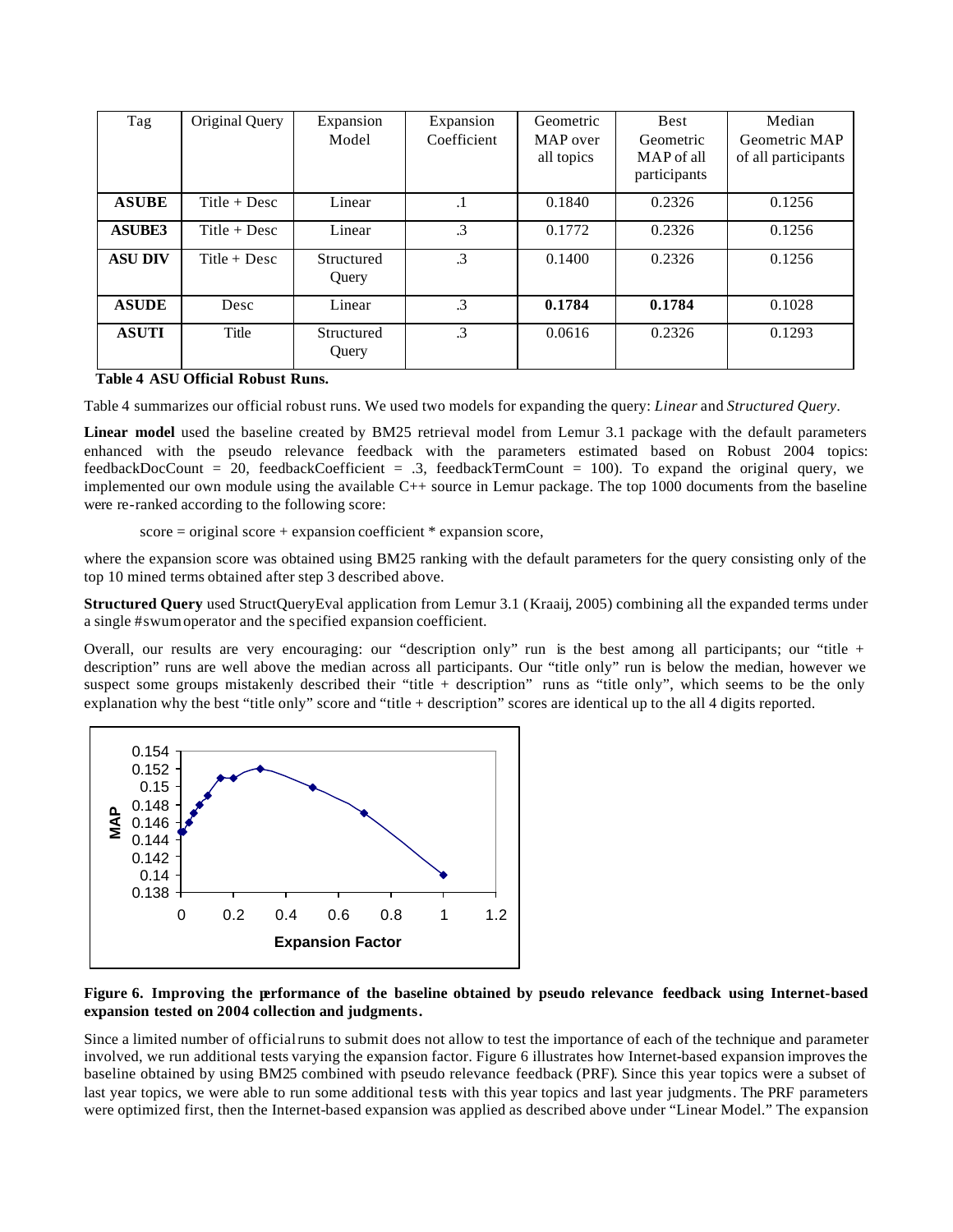achieved additional improving even on top of PRF baseline, with the peak improvement at approximately 8%. For large expansion factors the effect was negative possibly due to too much drift from the original query. However, the prior research (e.g. Roussinov et al., 2005) and our experience with 2004 test sets indicated that the range up to .4 is always "safe", with the peak typically around .1-.2. Same behavior of the safe and optimal values have been noticed with the PRF technique as well. In general, determining the exact values of the optimal expansion factor in practical applications and while testing research hypothesis can be done using machine learning paradigms (e.g. Roussinov & Fan, 2005).

## **CONCLUSIONS AND FUTURE DIRECTIONS**

From the competitive aspect, our results are encouraging: in all the (sub) categories that we entered (factoid, other, document ranking, robust) our runs are above the median performance across all participants, with document ranking and Robust runs being well over the mean (approximately top 25-30%). In the "description only" condition within Robust retrieval our run was the best among all participants. Our redundancy based Internet mining technology was also beyond several runs submitted by Rutgers group (Belkin et al.), with also impressive performance resulting in being granted a speaker slot at the conference. Based on those results and the algorithmic approaches described in this paper we can conclude that redundancy based approaches to question answering and document retrieval are likely to be an interesting research direction, the conclusion that is well in line with the modern understanding that large amounts of training data are crucial for successful machine learning applications, be even more important than the choice of algorithms and manually codified knowledge. Specifically, we have been able to capitalize on the vast amount of textual data available on the Web and made accessible by commercial search engines. The topical diversity of this data allowed to easily find thousands of pages about each topic or target and successfully analy ze it to mine for the answers (as repeated patterns) or for the suitable expansions for the topic queries (as a set of more frequent than in background terms). At the moment, we are working on a number of extensions to the reported work, specifically: designing accurate expansion techniques based on language models, making answer patterns more "semantic," and trying the developed technology within practical applications.

## **ACKNOWLEDGEMENTS**

This work was partially supported by Dean's Award of Excellence, W.P. Carey School of Business, Arizona State University, Summer 2005.

## **REFERENCES**

- Bikel, D., Schwartz, R., and Weischedel, R (1999). An algorithm that learns what's in a name. *Machine Learning*, 34:211– 231, 1999.
- Chau, M., Chen, H., and Zeng, D. (2001). Personalized Spiders for Web Search and Analysis. *Proceedings of the 1st Joint Conference on Digital Libraries*, Roanoke, Virginia, June 2001, pp. 79-87.
- Chen, H., Fan, H., Chau, M. and Zeng, D. (2001). MetaSpider: Meta-searching and Categorization on the Web. *Journal of the American Society for Information and Science and Technology*, 52(13), 1134-1147.
- Claburn, T., Search For Tomorrow. (2005). Information Week, March 28, 2005, http://www.informationweek.com/story/showArticle.jhtml?articleID=159905922
- Cronen-Townsend, S., Zhou, Y., and Croft, W.B. (2002). Predicting query performance. *In Proceedings of the ACM Conference on Research in Information Retrieval (SIGIR)*, 2002.
- Day, D., Aberdeen, J., Hirschman, L., Kozierok, R., Robinson, P., and Vilain, M. (1997). Mixed-Initiative Development of Language Processing Systems. In *Proceedings of the ANLP Conference*.
- Dumais, S., Banko, M., Brill, E., Lin, J., and Ng, A. (2002). Web Question Answering: Is More Always Better? *Proceedings of the 25th annual international ACM SIGIR conference on Research and development in information retrieval*, Tampere, Finland, August 11-15.
- Filatova, E. and Hatzivassiloglou, V. (2003). Domain -independent detection, extraction, and labeling of Atomic Events. *In Proceedings of the RANLP Conference*.
- Koenemann, J., and Belkin, N. J. (1996). A case for interaction: A study of interactive information retrieval behavior and effectiveness. In Proceedings of the Human Factors in Computing Systems Conference (CHI'96). ACM Press, New York, 1996.